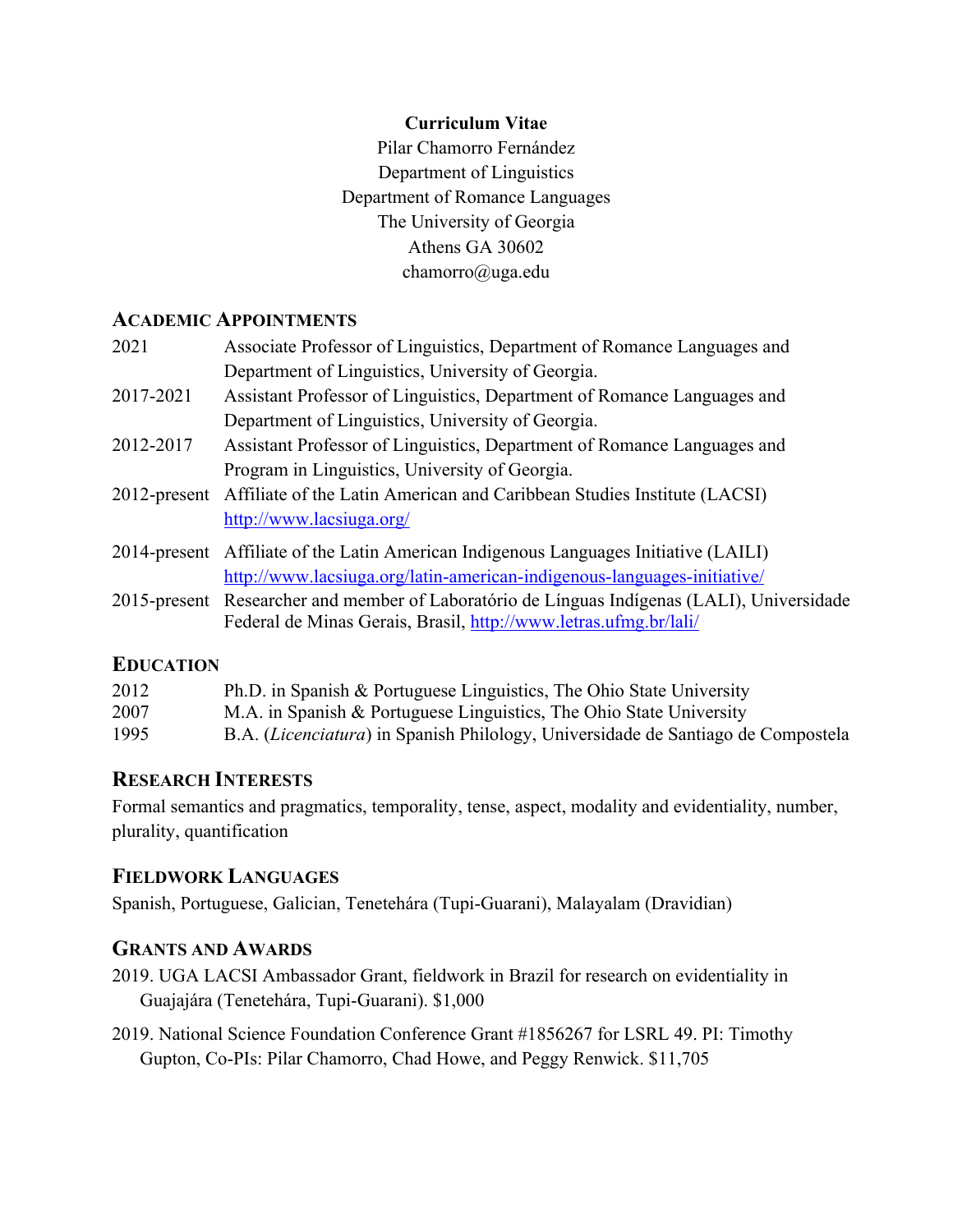- 2018. Simon Spotlight Award for Innovative Partnerships (NAFSA), as recipient of the UGA-FAPEMIG seed grant
- 2018. UGA Career Center, Career Outcomes Survey Recognition for positive impact on student career development and success.
- 2017 2018. UGA-FAPEMIG Seed Grant, R\$26.905,10 and USD\$6,355.00 Project: *Language Documentation and Cultural and Linguistic Cooperation with the Tenetehára Communities*, with Fábio B. Duarte, Universidade Federal de Minas Gerais (UFMG), Brazil
- 2017. *Phonetica: International Journal of Phonetic Science* Top Cited Paper Impact Factor Award to Mark Amengual and Pilar Chamorro. 2015. The effects of language dominance in the perception and production of the Galician mid vowel contrasts. *Phonetica*, 72(4), 207 – 236.
- 2017. UGA LACSI Ambassador Grant, fieldwork in Brazil for research on projects: Temporal and Aspectual Reference in Guajajára, and Count, Mass, and Number in Tenetehára. \$1,000
- 2015 2016. UGA Faculty research grant (FRG), fieldwork in Brazil for research on temporal and aspectual reference in Guajajára. \$6,000
- 2016. UGA LACSI Ambassador Grant, fieldwork in Brazil for research on temporal and aspectual reference in Guajajára. \$1,000
- 2014. UGA Provost 2014 Summer Research Grant, fieldwork in Spain for research project on the effects of language dominance in the perception and production of the Galician mid vowel contrasts (with Mark Amengual), and fieldwork in Georgia for research project on quantification in Malayalam (with Lindsey Antonini). \$5,000

**PUBLICATIONS** (\* indicates peer reviewed)

EDITED VOLUMES

HOWE, CHAD, Timothy Gupton, Margaret Renwick, Pilar Chamorro (eds.). 2020. LSRL…

Gupton, Timothy, Chad Howe, and Pilar Chamorro (eds.). 2015. *Contemporary Approaches to Portuguese Linguistics: interfaces, variation, and innovation*. Special edition of *Estudos Lingüísticos/Linguistic Studies* 11. Revista do Centro de Linguística da Universidade Nova de Lisboa. Edições Colibri, Portugal*.*

JOURNAL ARTICLES AND BOOK CHAPTERS

\*Chamorro, Pilar and Fábio B. Duarte. 2020. On the Semantic Properties of Mass and Count Nouns in Tenetehára. *Journal of Linguistic Variation*, 20(2). 366 – 381. https://doi.org/10.1075/lv.00027.cha

\*Chamorro, Pilar. 2020. Past temporal reference and remoteness distinctions in Guajajára. *International Journal of American Linguistics* 86(3). 331 – 365. https://www.journals.uchicago.edu/doi/10.1086/708831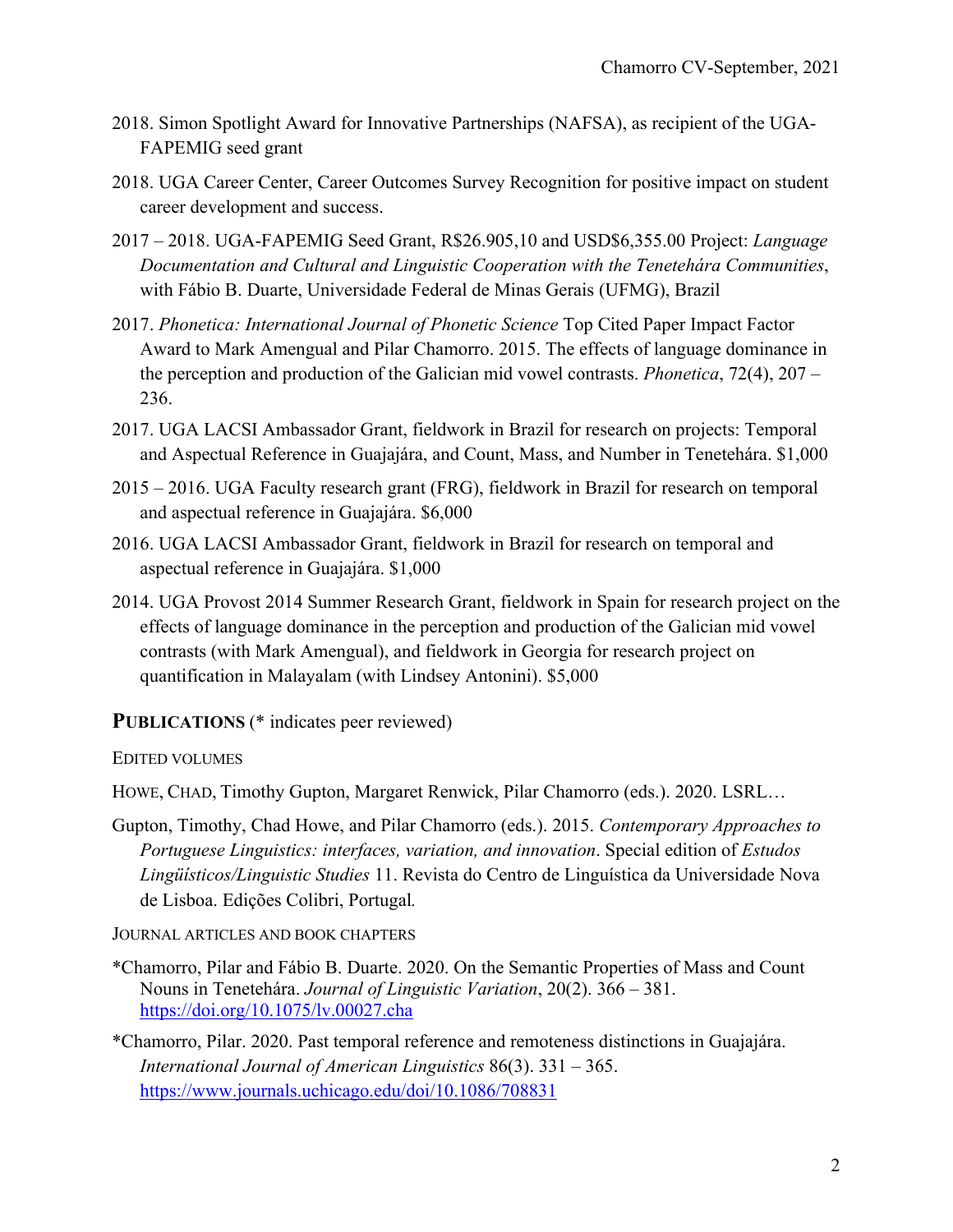- \*Castro, Ricardo Campos and Pilar Chamorro. 2019. From Brazilian literary tradition to cyberpaths: The voice of indigenous peoples. *VERBO DE MINAS*, Juiz de Fora 20(35). 67 – 84. https://seer.cesjf.br/index.php/verboDeMinas/article/view/2111
- \*Fernández, Pilar C. and Lindsey Antonini. 2017. Quantification in Malayalam. In *Handbook of Quantifiers in Natural Languages*. Eds. Edward Keenan and Denis Paperno. Switzerland: Springer, vol. II, 453 – 515. https://link.springer.com/chapter/10.1007/978-3-319-44330-0\_9
- \*Amengual, Mark and Pilar Chamorro. 2015. The effects of language dominance in the perception and production of the Galician mid vowel contrasts. *Phonetica* 72(4). 207 – 236. https://doi.org/10.1159/000439406
- ARTICLES IN CONFERENCE PROCEEDINGS
- Castro, Ricardo C., Ángel Corbera Mori, and Pilar Chamorro. 2020. O estatuto dos verbos posicionais em Tenetehára (Tupí-Guaraní). *Anais do VIII Encontro de Estudos da Linguagem e VII Encontro Internacional de Estudos da Linguagem,* ENELIN 2019, pp. 688 – 696. http://pos.univas.edu.br/ppgcl/docs/2020/anaisEnelin2019.pdf
- Chamorro, Pilar. 2015. Revisiting the Semantics of the Portuguese Present Perfect. *Proceedings, The Texas Linguistics Society* (TLS14), pp. 59–78. http://tls.ling.utexas.edu/2013tls/TLS14- Proceedings.pdf
- \*Chamorro, Pilar. 2012. Future Time Reference and Irrealis Modality in Chamorro: A Study of Preverbal *Para*. *Cahier Chronos: Selected Proceedings of Chronos* Vol. 8, 25. 91 – 113*.* Amsterdam/Atlanta: Rodopi. https://doi.or/10.1163/9789401208345\_007
- \*Chamorro, Pilar. 2008. *Ni* y *ni siquiera*: ¿el reverso de *incluso* y *hasta*? *Selected Proceedings of the 10th Hispanic Linguistic Symposium*, pp. 206 – 214. Somerville, MA: *Cascadilla Proceedings Project*. http://www.lingref.com/cpp/hls/10/paper1797.pdf

WORKS IN PROGRESS

- Blackwell, Sarah and Pilar Chamorro. *Analizando el Español: Iniciación al Estudio de la Lingüística Hispánica*. Textbook, under preliminary contract with Cambridge University Press.
- Chamorro, Pilar. Negative Polarity in Malayalam.
- Chamorro, Pilar. Event plurality and temporal distribution: the semantics of *Ter/Tener* periphrases in Galician and Spanish.
- Chamorro, Pilar and Fábio B. Duarte. Evidentiality in Guajajara.
- Castro, Ricardo C., Quesler F. Camargos, and Pilar Chamorro. O epifenômeno da incorporação nominal na língua Tenetehára (família Tupí-Guaraní)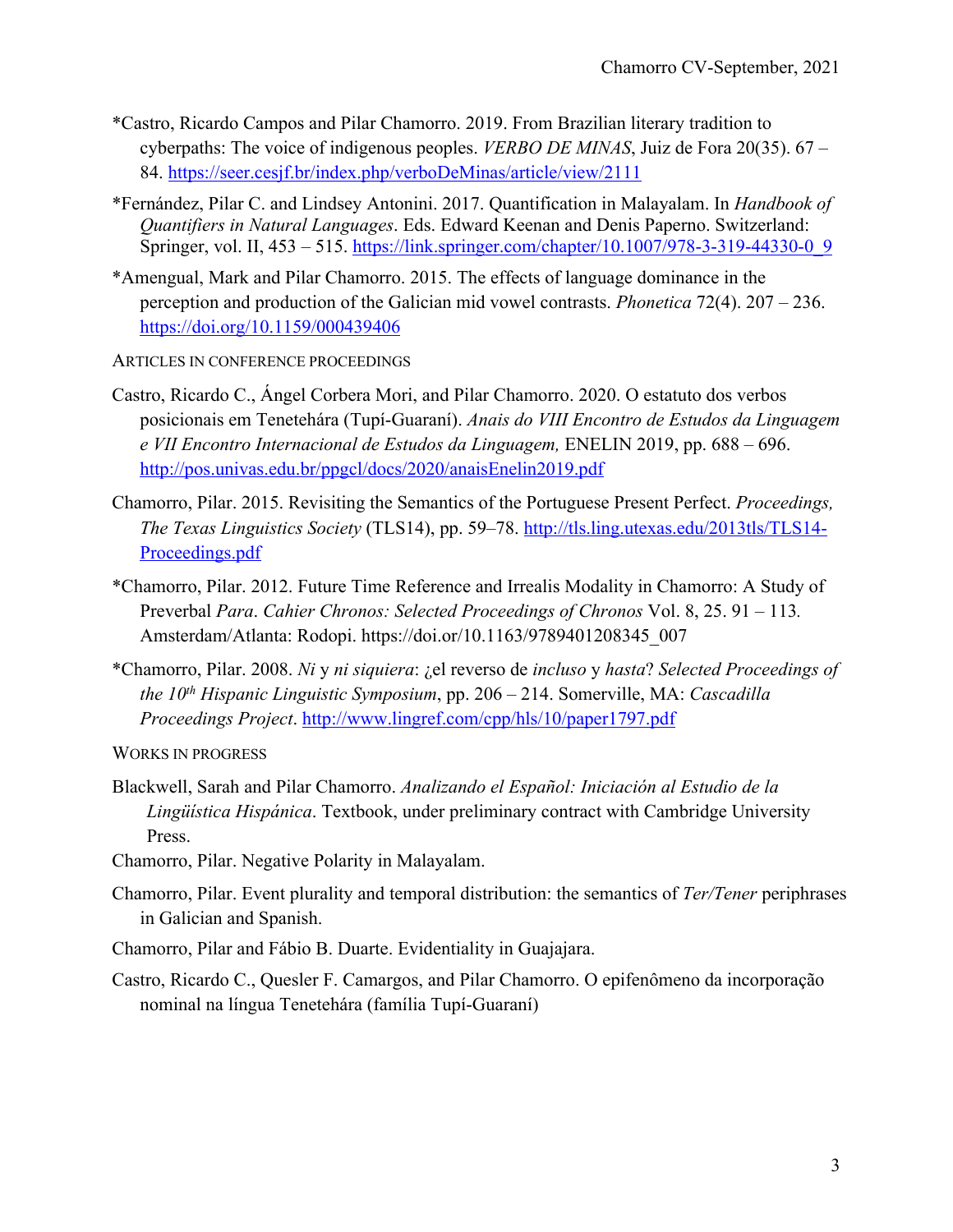#### **PRESENTATIONS**

#### CONFERENCE TALKS

- 2020. Duarte, Fábio B. and **Pilar Chamorro**. "Evidentials in Guajajára." *Amazônicas VIII*, *International Conference on Amazonian Languages*, Universidade Federal de Goiás (UFG), Brazil, June 29 – July 3. [Rescheduled, May 31 to June 4, 2021]
- 2020. Chamorro, Pilar and Fábio B. Duarte. "Evidentiality and graded tense in Guajajára." *23rd Annual Workshop on American Indigenous Languages* (WAIL), UC Santa Barbara, May 22 – 23. [Postponed for WAIL 2021]
- 2019. Castro, Ricardo C., Angel Corbera Mori, and **Pilar Chamorro**. "O estatuto dos verbos posicionais em Tenetehára (Tupí-Guaraní)." *VIII Encontro de Estudos da Linguagem e VII Encontro Internacional de Estudos da Linguagem,* (ENELIN 2019), Universidade do Vale do Sapucaí, Pouso Alegre, Brasil, October 9 – 11.
- 2018. Chamorro, Pilar. "How the Guajajára talk about the past: Remoteness distinctions in a Tupí-Guaraní language of the Brazilian Amazon." *2nd Symposium on Indigenous Languages and Cultures of Latin America* (ILCLA), The Ohio State University, Center for Latin American Studies, October 25 – 28.
- 2018. Chamorro, Pilar. "Temporal Remoteness in Guajajára." Semana de la Investigación 2018, Soluciones científicas a problemáticas mundiales. Vicerrectoría de Investigación e Innovación, Pontificia Universidad Católica Madre y Maestra, Santiago, República Dominicana, November 6 – 9, (presented via Zoom).
- 2017. Chamorro, Pilar and Fábio B. Duarte. "Count, Mass, and Number in Tenetehára." Workshop *A Typology of Count, Mass and Number in Brazilian Languages.* Museu do Índio, Rio de Janeiro, August 30 – 31.
- 2016. Chamorro, Pilar and Fábio B. Duarte. "Past Remoteness in the 'Graded Tense' System of Tenetehára." *Semantics of Under-Represented Languages in the Americas (SULA) 9,*  University of California at Santa Cruz, May  $6 - 8$ .
- 2014. Amengual, Mark and **Pilar Chamorro**. "Language contact, language shift, and phonetic convergence: Loss of the mid-vowel contrasts in modern Galician." *New Ways at Analyzing Variation* (*NWAV 43*). University of Illinois at Urbana-Champaign and University of Illinois Chicago, Chicago, October 23 – 26.
- 2014. Chamorro, Pilar. "Cumulative Reference and Experiential Readings in Western Iberian Romance Perfects." *X Workshop on Formal Linguistics* (*WFL*). Universidade Federal do Rio Grande do Sul (UFRGS), Porto Alegre, Brazil, August 28 – 29.
- 2013. Chamorro, Pilar. "Quantification over Interval Partitions: Revisiting the Semantics of the Portuguese Present Perfect." *The Texas Linguistic Society Conference*. University of Texas at Austin, November  $1 - 3$ .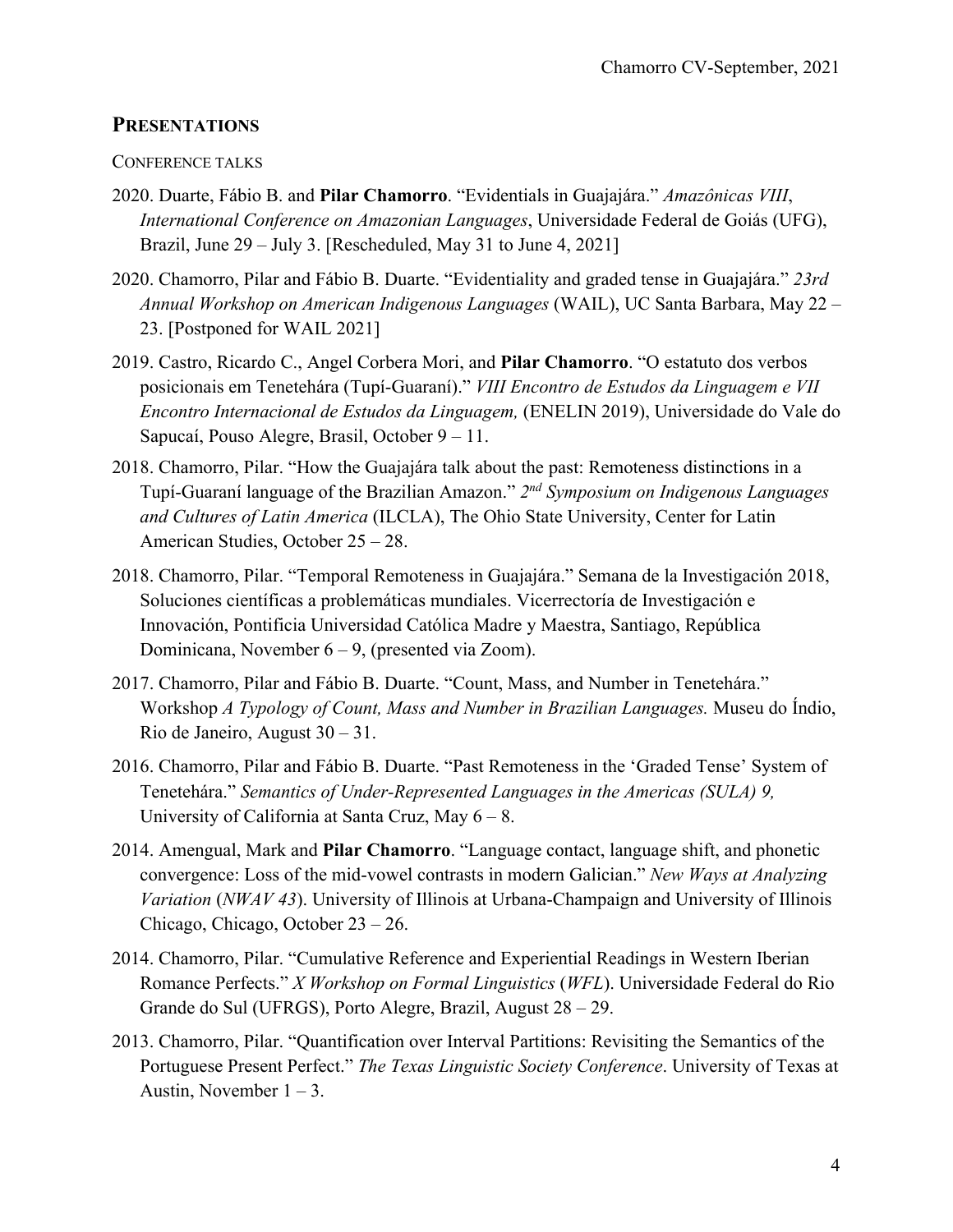- 2013. Chamorro, Pilar. "Iterativity and Continuativity: A Quantifier Analysis of the Portuguese Present Perfect." *The Ohio State University Congress on Hispanic and Lusophone Linguistics* (OSUCHiLL). April 5 – 6.
- 2011. Chamorro, Pilar. "Event Plurality and the Perfect Construction *Tener*+Past Participle in Galician Spanish." *International Pragmatics Association Conference 12* (IPrA). Manchester, UK, July  $3 - 8$ .
- 2011. Chamorro, Pilar. "What Does the Construction *Tener*+Past Participle Mean in Galician Spanish?" *Linguistic Symposium on Romance Languages 41*. University of Ottawa, Canada, May  $5 - 7$ .
- 2010. Chamorro, Pilar. "*Tener*+Past Participle in Galician Spanish: Another Perfect with Pluractional Meaning." *14th Hispanic Linguistics Symposium*. Indiana University, Bloomington, October 14 – 17.
- 2008. Chamorro, Pilar. "Spanish Borrowings in Chamorro Verbal System." *11th Annual OSU Symposium on Hispanic and Luso-Brazilian Literatures, Cultures, and Linguistics*, The Ohio State University.
- 2008. Chamorro, Pilar. "Future Time Reference and Irrealis Modality in Chamorro: A Study of Preverbal *Para*." *8th Meeting of Chronos*. The University of Texas at Austin, October 3 – 5.
- 2006. Chamorro, Pilar. "*Ni* y *ni siquiera*: ¿el reverso de *incluso* y *hasta*?" *10th Hispanic Linguistics Symposium*. The University of Western Ontario, London, October 19 – 22.

POSTER PRESENTATIONS

- 2015. Amengual, Mark and **Pilar Chamorro**. "Convergence of the vowel systems in the production and perception of early Spanish-Galician bilinguals." *The 10<sup>th</sup> International Symposium on Bilingualism* (ISB10), Rutgers University, New Jersey May 20 – 24.
- 2014. Chamorro, Pilar and Mark Amengual. "Phonetic convergence in a context of language contact: merged phonetic contrasts in Galician." *2014 Hispanic Linguistics Symposium*, Purdue University, November 13 – 16.

INVITED LECTURES

- 2021. "Documenting and revitalizing endangered languages: The significance of Indigenous methodologies and linguistic research". Plenary talk with Fábio B. Duarte (UFMG) at 3<sup>rd</sup> ILCLA, March 19th.
- 2020. "Scalarity and negative polarity in Malayalam". Invited talk at Linguistics Colloquium, Department of Linguistics, University of Chicago, November 19th.
- 2015. "Negative Polarity Items and Negative Concord in Malayalam". Keynote presentation at *Encontro do Grupo de Trabalho-Teoria da Gramática da Anpoll*, Universidade Federal de Minas Gerais, Brazil. July 1<sup>st</sup>.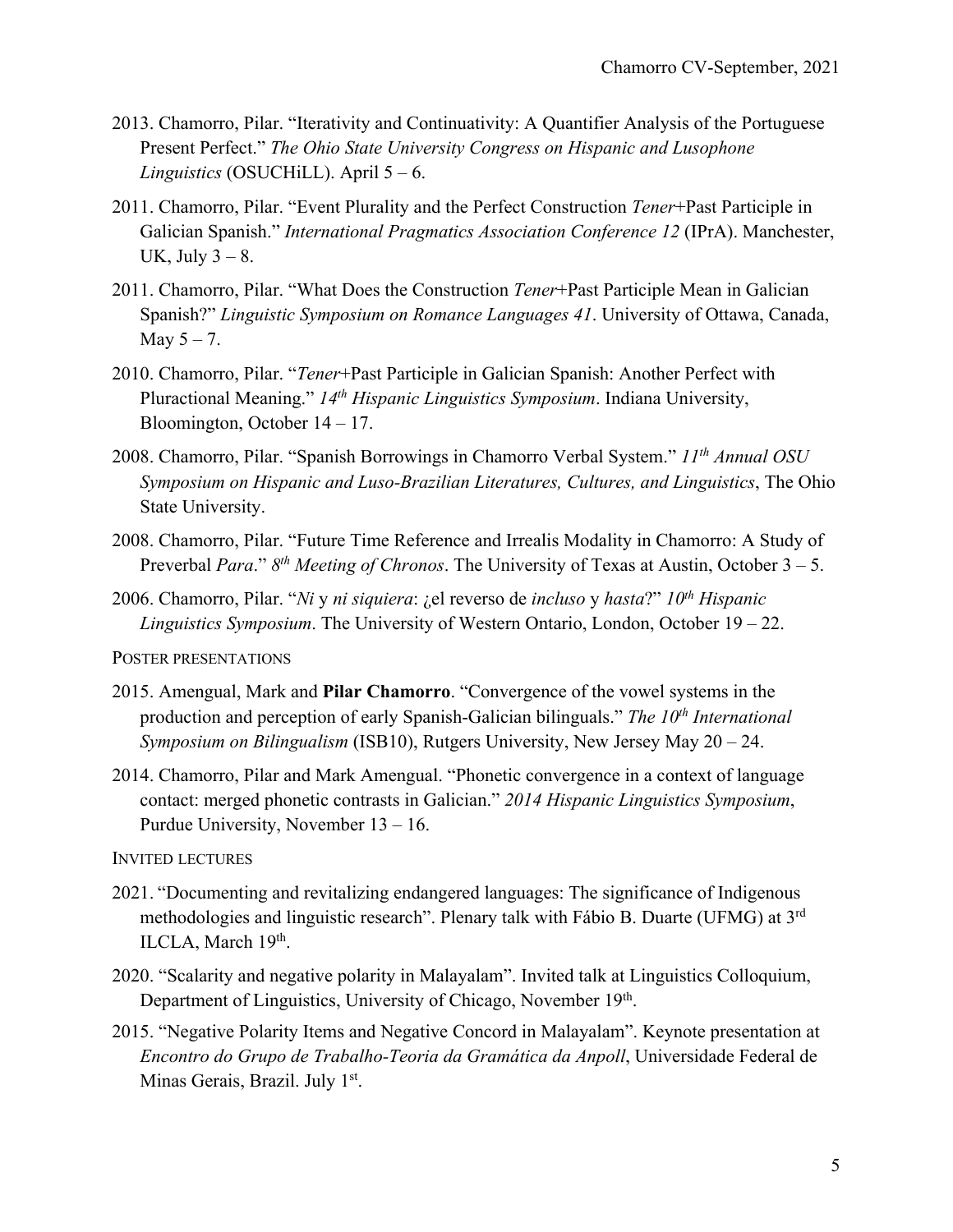- 2014. "On the Plurality of Western Iberian Romance Perfects". Invited talk at Department of Spanish and Portuguese, University of Massachusetts at Amherst. March 7.
- 2013. "A unified semantic account of periphrastic pasts: iterativity and quantification". Invited talk at Linguistics Colloquium, Department of Linguistics at the Universidade de São Paulo*,*  Brazil. May 16 – 17.
- 2013. "Event Plurality and Temporal Distributivity: The Present Perfect in Brazilian Portuguese". Invited talk at *9th Annual (UNC-Duke) Consortium in Latin American and Caribbean Studies Conference*, UNC at Chapel Hill. February 15 – 16.

#### INVITED SEMINARS

- 2019. Seminar on Linguistic Fieldwork and Amazonian Languages, Departamento de Lengua y Literatura Españolas, Teoría de la literatura y Lingüística general, Facultad de Filología, Universidad de Santiago de Compostela, Spain. May 20 – 21.
- 2013. Seminar: Introduction to Formal Semantics, Department of Linguistics and Portuguese Language, Universidade Federal de Minas Gerais (UFMG), Brazil. May 20 – 23.

## **ADVISING**

CURRENT GRADUATE STUDENTS – MAJOR PROFESSOR Theophilos E. Kipreos (MA, Linguistics)

CURRENT GRADUATE STUDENTS – COMMITTEE MEMBER Rachel Ankirskiy (M.A., Linguistics; Committee Member) Jonathan Crum (Ph.D., Linguistics; Committee Member) Katie Dicken (Ph.D., Linguistics; Committee Member) Dot-Eum Kim (Ph.D., Linguistics; Committee Member) Kihoon Kim (Ph.D., Linguistics; Committee Member) Jean Costa Silva (Ph.D., Linguistics; Committee Member) Sarah Bigger (Ph.D., Hispanic Linguistics; Committee Member) Camila Livio Emidio (Ph.D., Hispanic Linguistics; Committee Member) Ningxian Li (Ph.D., Hispanic Linguistics: Committee Member) Ryan Platz (Ph.D., Hispanic Linguistics; Committee Member) Caitlin Samples (Ph.D., Hispanic Linguistics; Committee Member)

FORMER GRADUATE STUDENTS – MAJOR PROFESSOR

Lindsey Antonini (Ph.D., Linguistics; Major Professor; completed in Spring 2020) Longlong Wang (Ph.D., Linguistics; Major Professor; completed in Spring 2020) Kathryn Paige Bove (Ph.D., Hispanic Linguistics; Major Professor; completed in Summer 2018)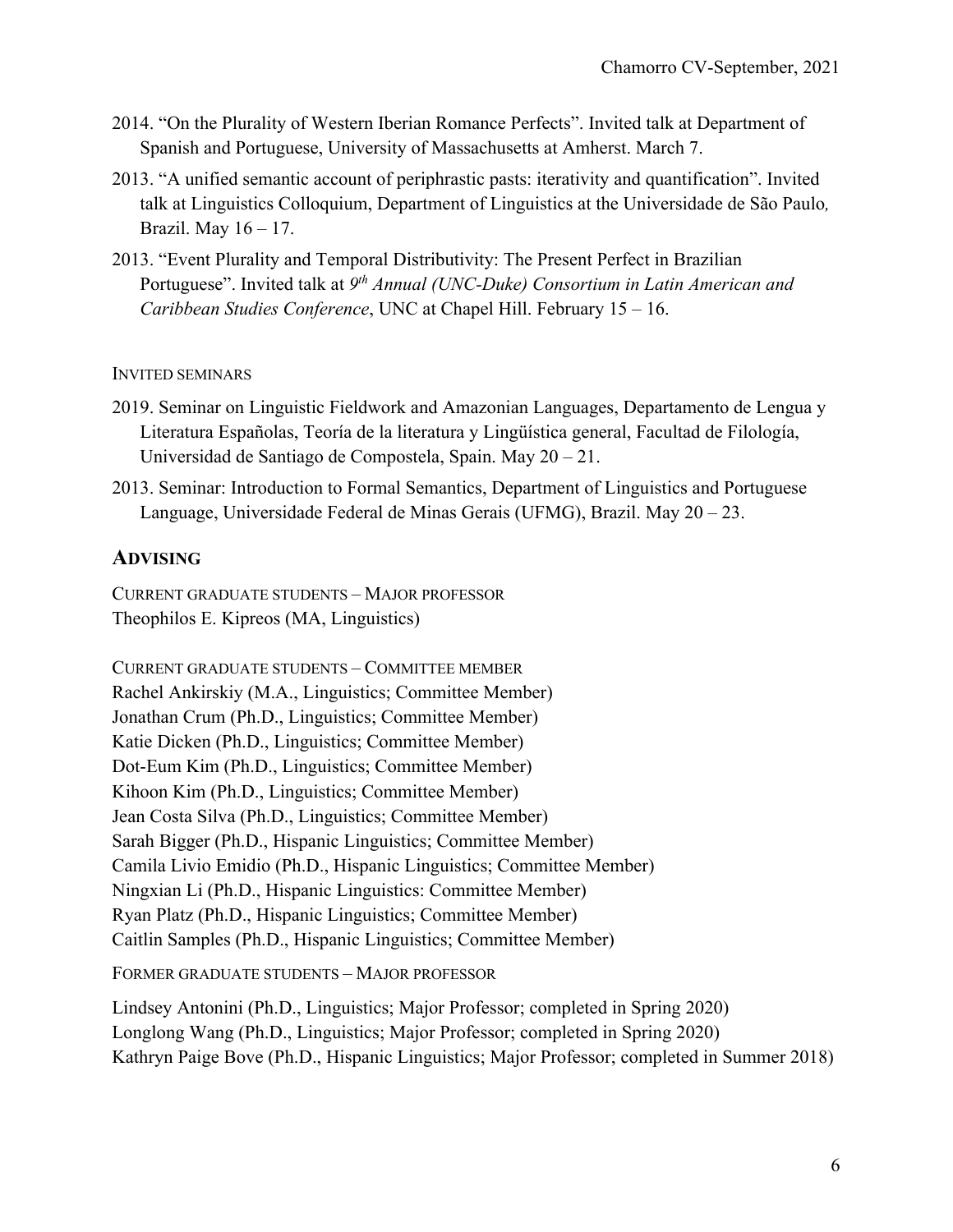#### FORMER GRADUATE STUDENTS – COMMITTEE MEMBER

Madeline Critchfield (Ph.D., Hispanic Linguistics; Committee Member; completed in Summer 2021)

Allie Lauchnor (Ph.D., Hispanic Linguistics; Committee Member; completed in Spring 2020) Leticia Rincón Herce (Ph.D., Hispanic Linguistics; Committee Member; completed in Spring 2020)

Mohammad F. Aljutaily, (Ph.D., Linguistics; Committee Member; completed in Spring 2018) Elizabeth La Cross, (Ph.D., Linguistics; Committee Member; completed in Spring 2018) Doug Merchant (Ph.D., Linguistics; Committee Member; completed in Spring 2019) Jennimaria Palomaki (Ph.D., Linguistics; Committee Member; completed in Spring 2016) Luke Smith (M.A., Linguistics, Committee Member; completed in Spring 2015)

#### POSTDOCTORAL SUPERVISION

2018–2019. Supervision of post-doctoral researcher, Dr. Ricardo Campos de Castro, Universidade Estadual de Campinas, São Paulo, FAPESP, Brazil; Research Project: *Nearparaphrases in nominal incorporation in the Tenetehára language (Tupí-Guaraní)*

## **PROFESSIONAL SERVICE AND DEVELOPMENT**

SERVICE TO PROFESSIONAL SOCIETIES AND INSTITUTIONS

- 2017 2019. Organizing Committee, LSRL 49, the Linguistic Symposium on Romance Languages 2019. Conference hosted at the University of Georgia. Supported by NSF Grant # BCS-1856267.
- 2018. Faculty Liaison for the Linguistics Conference at UGA (LCUGA  $5<sup>th</sup>$ ). October 12 13.
- 2015 2016. Organizer of two workshops on linguistic fieldwork. Invited professors: Judith Tonhauser (The Ohio State University), workshop in semantic fieldwork with focus on Paraguayan Guarani, October 14 – 15, 2015; Fábio B. Duarte (Universidade Federal de Minas Gerais, Brazil), workshop in syntactic fieldwork with focus on Tupi-Guarani languages of Brazil. February 15 – 18, 2016.
- 2012 2013. Organizing Committee, *International Symposium on Portuguese Linguistics in the US* (PLUS), University of Georgia. November 14 – 16.

**EDITORSHIPS** 

2019 – 2020. Editorial Board, *Semas. Revista de Lingüística Teórica y Aplicada*. Universidad Autónoma de Querétaro, México.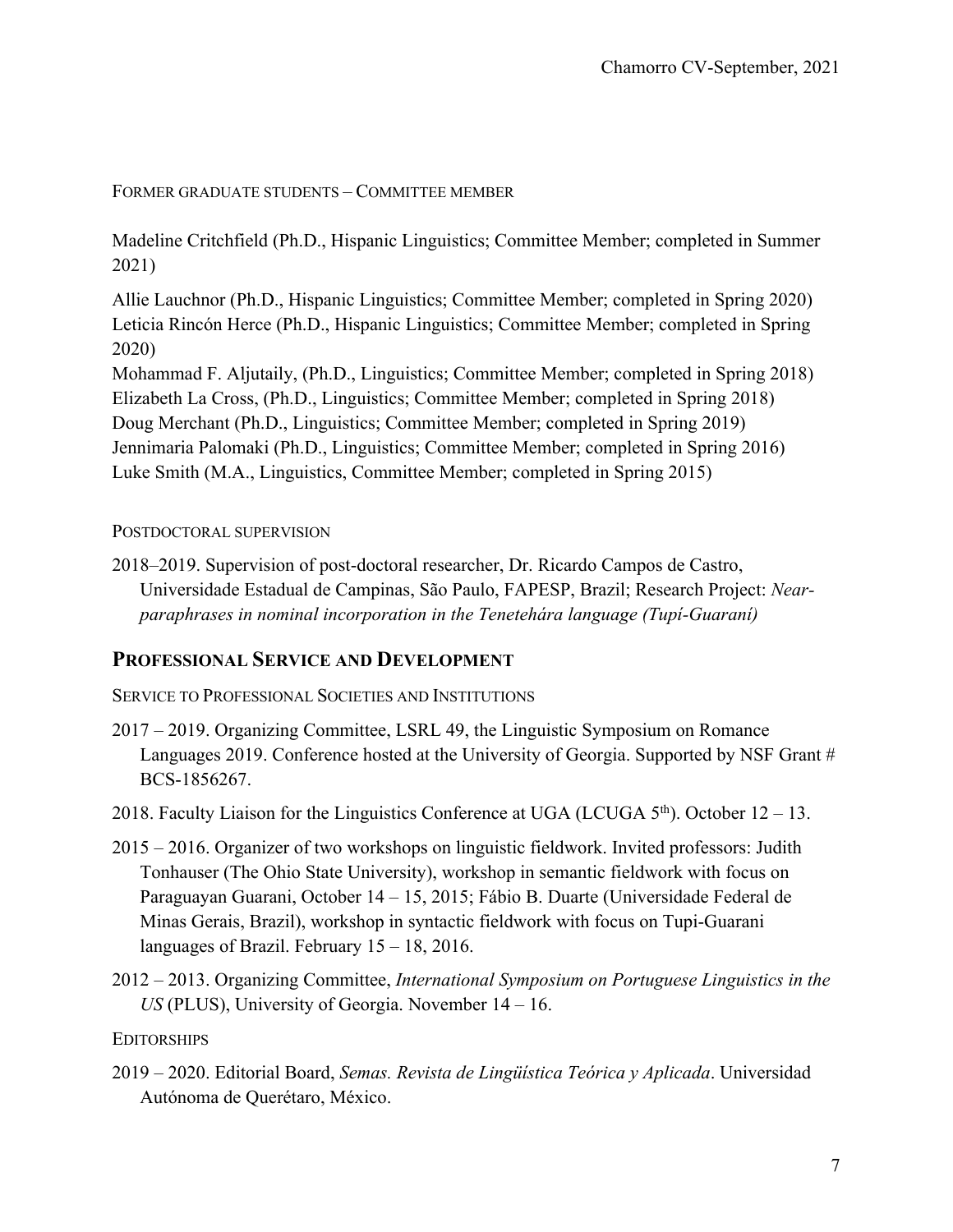- 2018. Editorial Board, book *Leituras da Literatura Brasileira Atual (1990-2018)*, Brasil: Multifoco.
- AD HOC REVIEWER OF MANUSCRIPTS AND CONFERENCE SUBMISSIONS
- PEER REVIEWER OF MANUSCRIPTS: *New Perspective on Hispanic Contact Linguistics in the Americas* (2012); *Studies in Hispanic and Lusophone Linguistics* (2014, 2015); De Gruyter, Series *Lengua y Sociedad en el Mundo Hispano* (2015); *The Journal of Portuguese Linguistics* (2015); *International Journal of American Linguistics* (2015); *Hispanic Linguistics Symposium 2014, 2018 Conference proceedings* (2015, 2019); textbook proposal and 2 chapters, *Semántica: Una introducción al Significado Lingüístico en Español* (2019); *Línguas Indígenas Americanas* (2020)
- REVIEWER OF CONFERENCE SUBMISSIONS: 3rd International Symposium on Indigenous Languages and Cultures of Latin America (2020); 49<sup>th</sup> Linguistic Symposium on Romance Languages (2018); International Symposium on Portuguese Linguistics in the US (2012);

GRANT REVIEW PANEL MEMBER

- 2018. Global Research Collaboration Grants (GRCG)
- AD HOC GRANT REVIEWER
- 2015 2016. UGA Portuguese Foreign Language and Area Studies (FLAS) Fellowship Applicants
- SERVICE ON DEPARTMENTAL, COLLEGE, OR UNIVERSITY COMMITTEES
- 2020 PRESENT. Member, Advisory Committee, Department of Linguistics
- 2019 2020. Member, Spanish Graduate Admissions Committee, Department of Romance Languages.
- 2017 2019. Member, Travel Funds Committee, Department of Romance Languages.
- 2016 2019. Member, Curriculum Committee, Program in Linguistics/Department of Linguistics.
- 2013 2015. Member, Advisory Committee, Program in Linguistics.
- 2014 2015. Member, Advisory Committee, Department of Romance Languages.
- 2014 2015. Member, Faculty Search Committee for Spanish Lecturer, Department of Romance Languages.
- 2012 2014. Advisory Committee Board, Language Resource Center (LRC).
- 2012 2014. Member, Curriculum Committee, Department of Romance Languages.
- 2012 2014. Member, Travel Funds Committee, Department of Romance Languages.
- 2013 2019. Organizer, Semantics Reading Group at UGA.